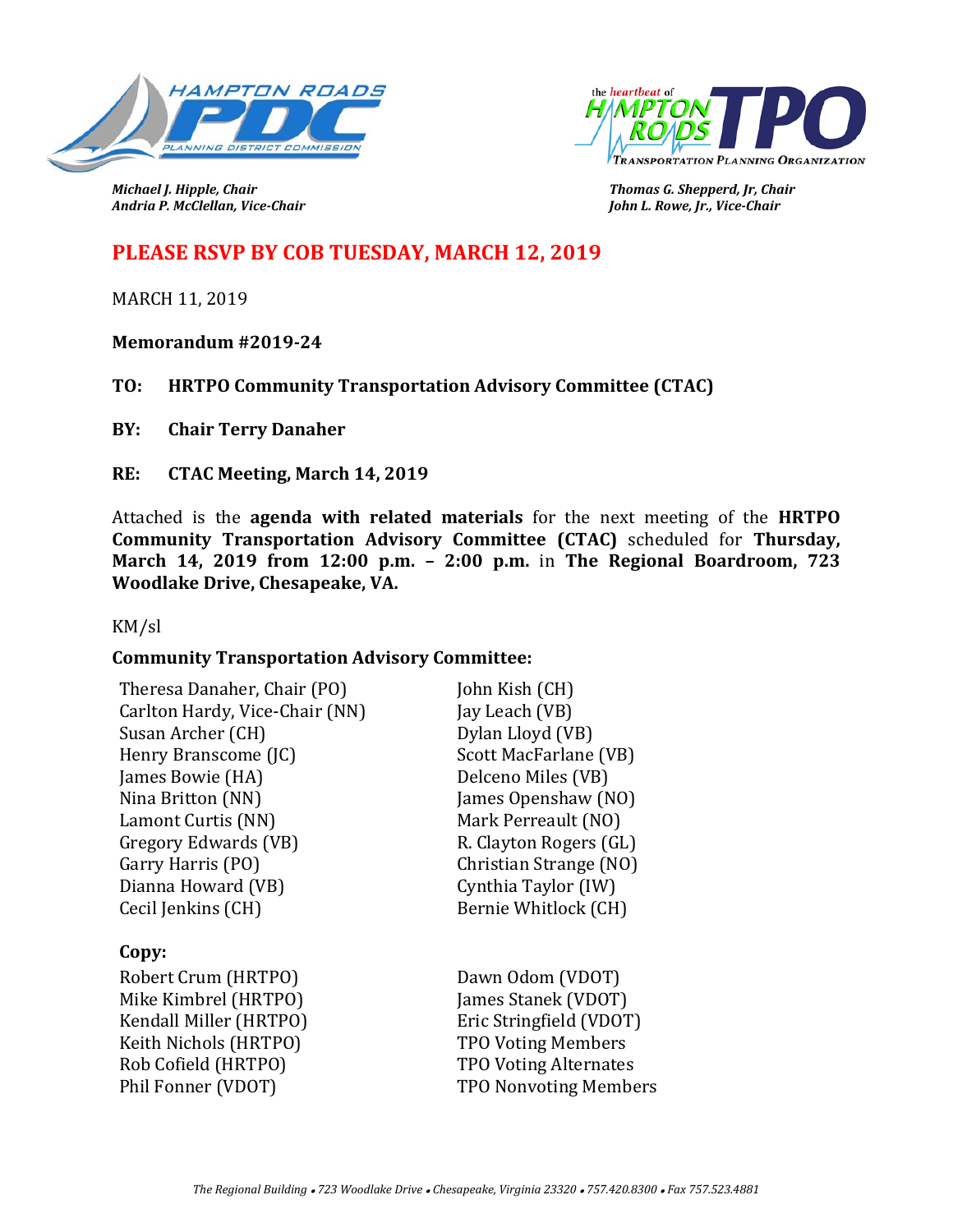#### **HAMPTON ROADS COMMUNITY TRANSPORTATION ADVISORY COMMITTEE March 14, 2019 CALL TO ORDER 12:00 P.M.**

## **The Regional Building Board Room**

# **723 Woodlake Drive Chesapeake VA 23320**

- 12:00 pm 1. Call to Order (Please silence cell phones)
- 12:05 pm 2. Public Comment Period (Limit: 5 minutes per individual)
- 12:15 pm 3. Submitted Public Comments
- 12:20 pm 4. Approval of Agenda
	- 5. Summary Minutes of the February 14, 2019 CTAC Meeting
	- 6. CTAC Chair Report
- 12:30 pm 7. HRTPO Project Prioritization Tool Potential Enhancements and Weighting Factors
- 1:50 pm 8. For Your Information
- 1:55 pm 9. Old/New Business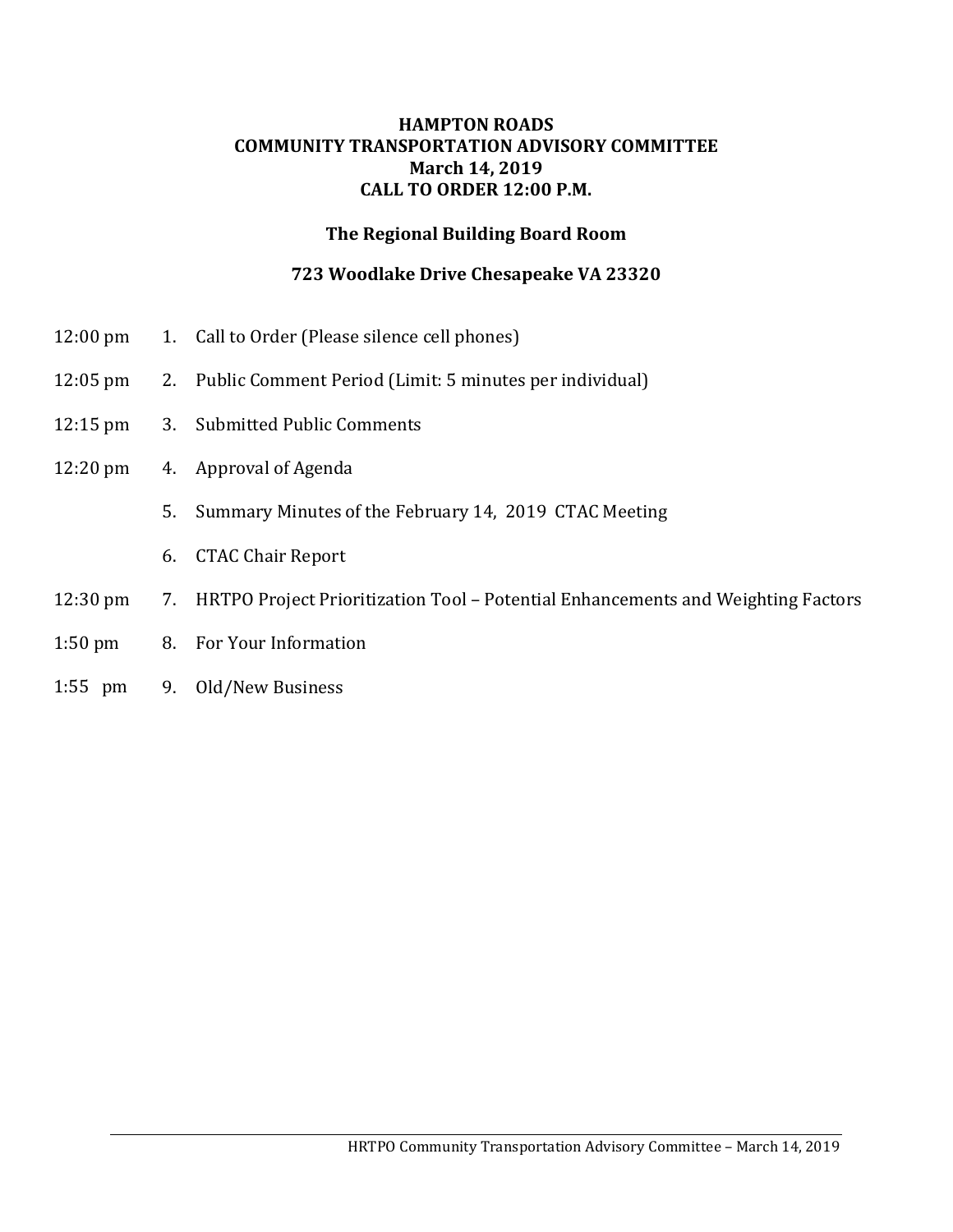# **Preamble to the Bylaws of the HRTPO Community Transportation Advisory Committee**

The Community Transportation Advisory Committee (CTAC) serves as an advisory committee to the Hampton Roads Transportation Planning Organization (TPO). *The mission of the Hampton Roads Community Transportation Advisory Committee (CTAC) is to provide the Hampton Roads Transportation Planning Organization (HRTPO) with the community's viewpoint on regional transportation issues, strategies, funding, priorities, and the decisionmaking process of the HRTPO. The CTAC will serve as a strong advocate on behalf of the community by listening to community member's viewpoints and helping to have their voices heard by the HRTPO leadership and decision makers. The CTAC Chair, as a nonvoting member of the HRTPO Board, will have the responsibility of communicating the work of the CTAC back to the HRTPO Board.*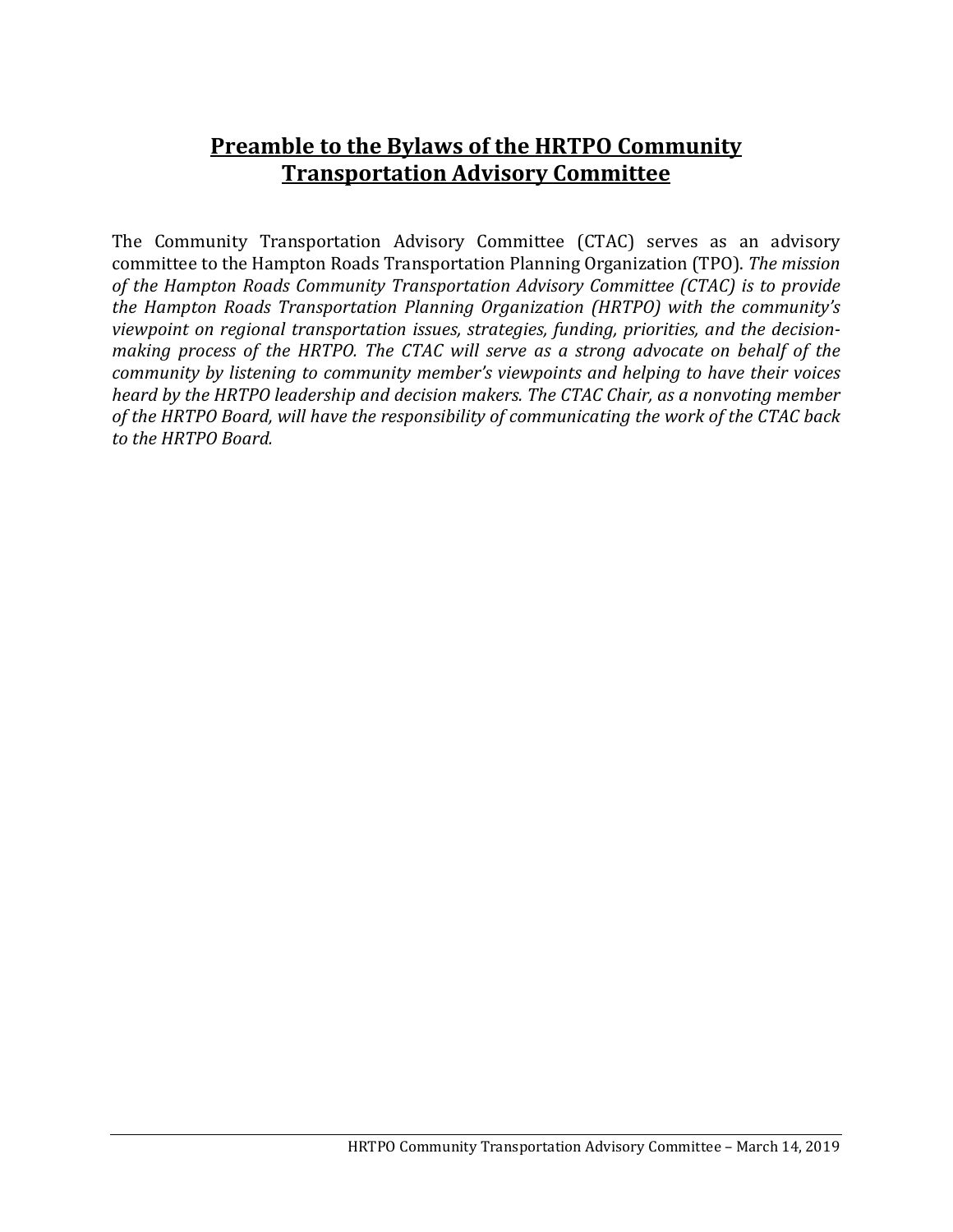# **AGENDA ITEM #1: CALL TO ORDER**

The meeting will be called to order by Ms. Terry Danaher, Chair, at approximately 12:00 p.m.

#### **AGENDA ITEM #2: PUBLIC COMMENT PERIOD**

Members of the public are invited to address the CTAC. Each speaker is limited to five minutes.

## **AGENDA ITEM #3: SUBMITTED PUBLIC COMMENTS**

There are no written public comments.

#### **AGENDA ITEM #4: APPROVAL OF AGENDA**

Members are provided an opportunity to add or delete items from the agenda. Any item for which a member desires an action from the CTAC should be submitted at this time, as opposed to under "Old/New Business".

#### **AGENDA ITEM #5: SUMMARY MINUTES OF THE FEBRUARY 14, 2019 CTAC MEETING**

#### **SUBJECT:**

Summary Minutes of the February 14, 2019 CTAC meeting.

#### **BACKGROUND:**

Summary Minutes of the Community Transportation Advisory Committee meeting held on February 14, 2019.

Attachment 5

#### **RECOMMENDED ACTION:**

Approve the minutes.

#### **AGENDA ITEM #6: CTAC CHAIR REPORT**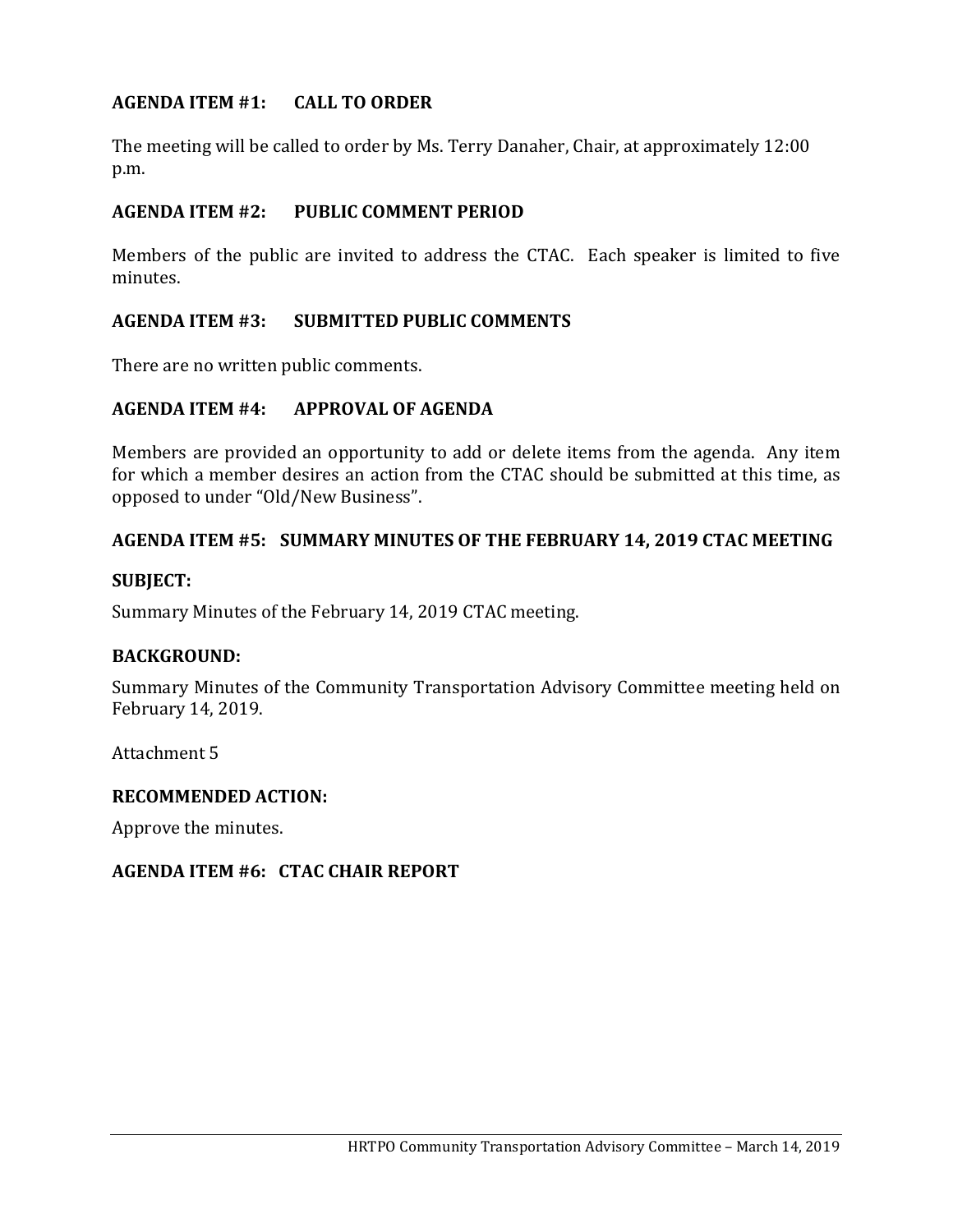## **AGENDA ITEM #7: HRTPO PROJECT PRIORITIZATION TOOL – POTENTIAL ENHANCEMENTS AND WEIGHTING FACTORS** *Dale Stith, HRTPO*

The HRTPO Project Prioritization Tool was developed to assist regional decision-makers in prioritizing transportation projects based on technical merits and regional benefits, evaluating projects based on Project Utility (project effectiveness), Economic Vitality (potential for economic gain), and Project Viability (project readiness). The Tool, which has been used in the past two Long-Range Transportation Plan (LRTP) updates and in the identification of the Regional Priority Projects, was designed to be updated periodically to reflect current conditions and regional priorities.

For the past few months, HRTPO staff has been working with the Project Prioritization Working Group and the LRTP Subcommittee, along with other HRTPO advisory committees, to develop potential enhancements to the Tool. Currently, staff is seeking input on the weighting factors to be used in the Tool.

Ms. Dale Stith, HRTPO Principal Transportation Planner, will brief CTAC on this agenda item.

## **RECOMMENDED ACTION**

Review and discuss weighting factors for the primary criteria in the Project Prioritization Tool, submitting a CTAC recommendation to the LRTP Subcommittee.

## **AGENDA ITEM #8: FOR YOUR INFORMATION**

The Elizabeth River Crossing Task Force met on February 25, 2019 at the Regional Building. The Task Force appointed a Chair and Vice Chair and examined the ERC The Task Force appointed a Chair and Vice Chair and examined the ERC Agreement with the Commonwealth of Virginia. CTAC Chair Terry Danaher sits on the Task Force.

**AGENDA ITEM #9: OLD/NEW BUSINESS**

**ADJOURNMENT**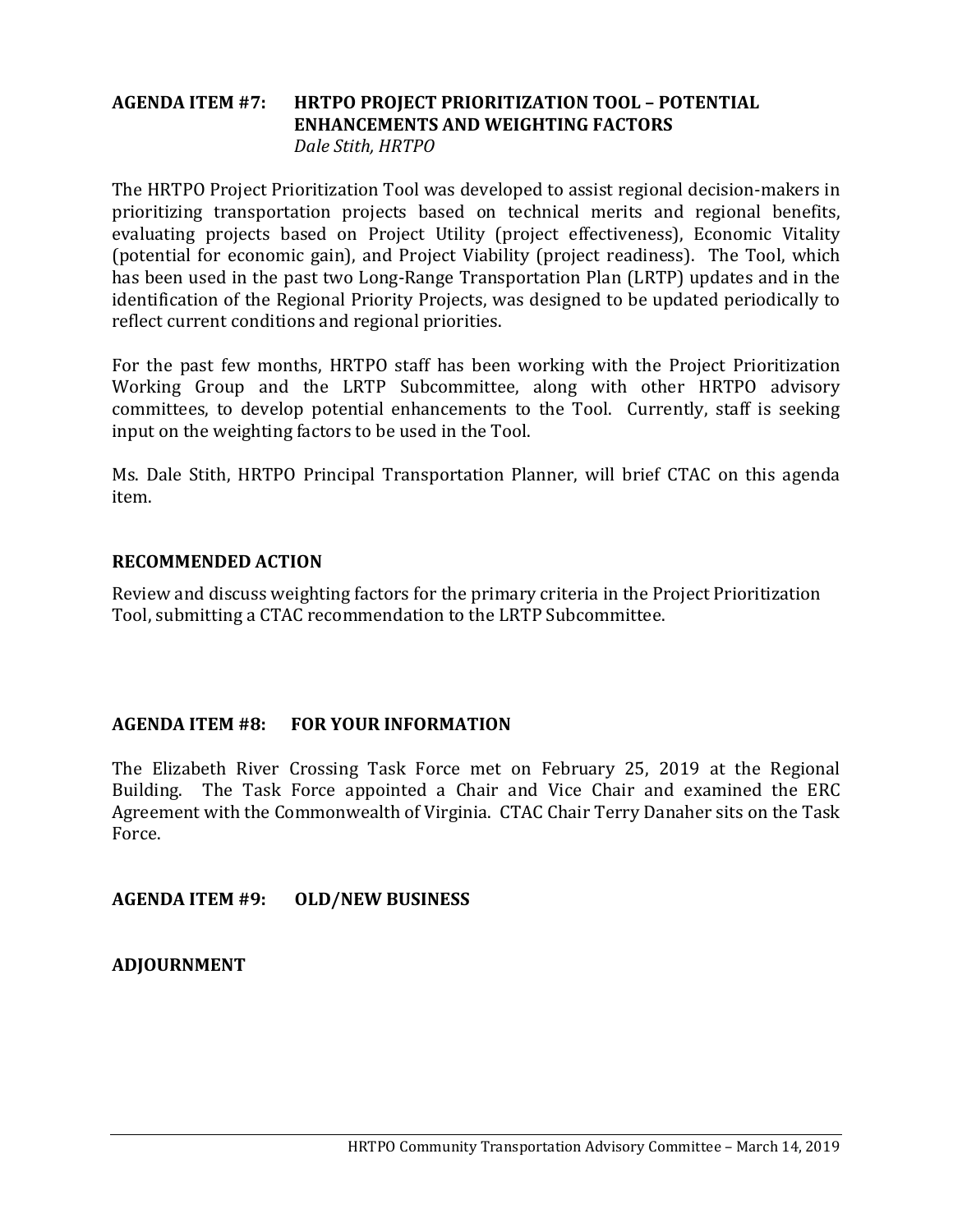#### **Summary Minutes of the HRTPO Community Transportation Advisory Committee (CTAC) Meeting February 14, 2019**

The HRTPO Community Transportation Advisory Committee (CTAC) Meeting was called to order at 12:00 p.m. at the Hampton Roads Planning District Commission, 723 Woodlake Drive, Chesapeake, Virginia, with the following in attendance:

# **HRTPO CTAC Members in Attendance:**

Terry Danaher, Chair (PO) Carlton Hardy, Vice Chair (NN) Cecil Jenkins (CH) John Kish (CH) Bernie Whitlock (CH) Jim Bowie (HA) Cynthia Taylor (IW) Lamont Curtis (NN) Nina T. Britton (NN)

James Openshaw (NO) Mark Perreault (NO) Christian Strange (NO) Garry Harris (PO) Jay Leach (VB) Dianna Howard (VB) Scott MacFarlane (VB) Delceno Miles (VB)

## **HRTPO CTAC Members Absent:**

Susan Archer (CH) Clayton Rogers (GL) Henry Branscome (JCC) Alvin Sledd (PQ) Dylan Lloyd (VB)

# **OTHER PARTICIPANTS:**

Robin Grier, VDOT

#### **HRTPO Staff:**

Mike Kimbrel Kendall Miller Dale Stith Robert Cofield Sharon Lawrence Steve Lambert Theresa Brooks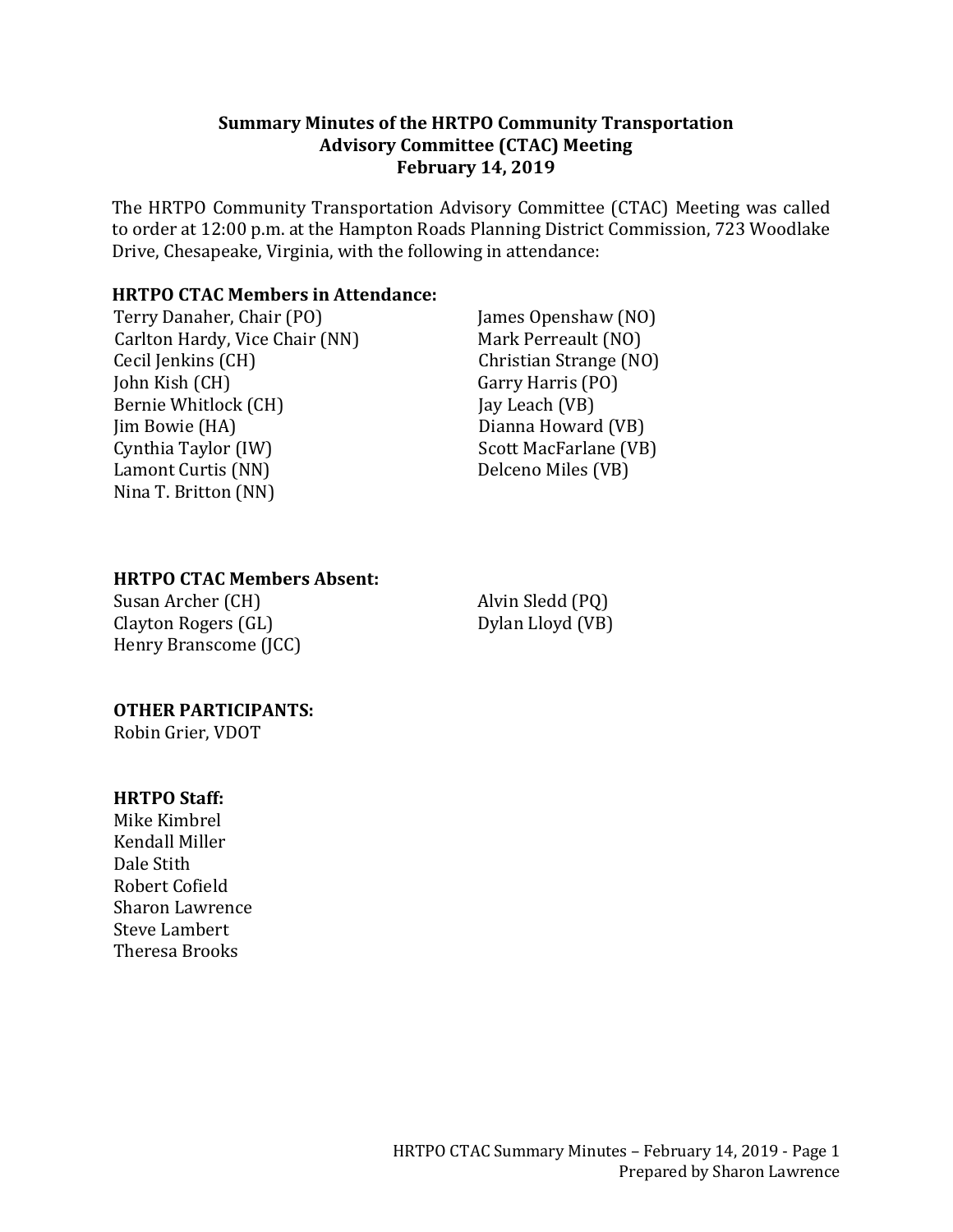# **Public Comment Period**

There were no public comments.

# **Submitted Public Comments**

There were no submitted public comments.

# **Approval of Agenda**

Chair Terry Danaher asked for motion to approve the agenda. Hearing none, Ms. Delceno Miles Moved to approve the agenda as written; seconded by Ms. Dianna Howard. The Motion Carried.

## **Summary Minutes of the January 10, 2019 CTAC Meeting**

Chair Danaher asked for a motion to approve the January 10, 2019 summary minutes. Hearing none, Ms. Cynthia Taylor Moved to approve the minutes as written; seconded by Mr. Scott MacFarlane. The Motion Carried.

# **2045 LRTP Candidate Project Schedule: Update**

Ms. Theresa Brooks, HRTPO Transportation Engineer III, briefed the Committee on the Long Range Transportation Plan (LRTP). She explained that that the LRTP was adopted in 2016, last amended in October 2018, and will be effective until June 2021. She provided a brief overview of the candidate project schedule, and evaluation process, and noted that the Candidate Project solicitation will be from March – May of 2019. Ms. Dale Stith, HRTPO Principal Transportation Planner, provided a briefing on scenario planning and how it will be utilized in the Hampton Roads region.

## **Linking Hampton Roads: A Regional Active Transportation Plan: Update**

Mr. Steve Lambert, HRTPO Transportation Planner II, briefed the Committee on the Regional Active Transportation Plan, noting that the Active Transportation Subcommittee was appointed by the Transportation Technical Advisory Committee (TTAC) to study active transportation in the Hampton Roads region. Mr. Lambert provided a brief overview of the chapters that have been approved by TTAC, and the existing conditions with regard to active transportation in the region. He informed the Committee that the draft for chapter three will be presented as an action item at the upcoming Active Transportation Subcommittee meeting. He also presented the following next steps:

- $\triangleright$  Collaborate with localities on regional and sub-regional AT facilities recommendations
	- Public input campaign for regional recommendations
	- Chapter Approval Summer 2019